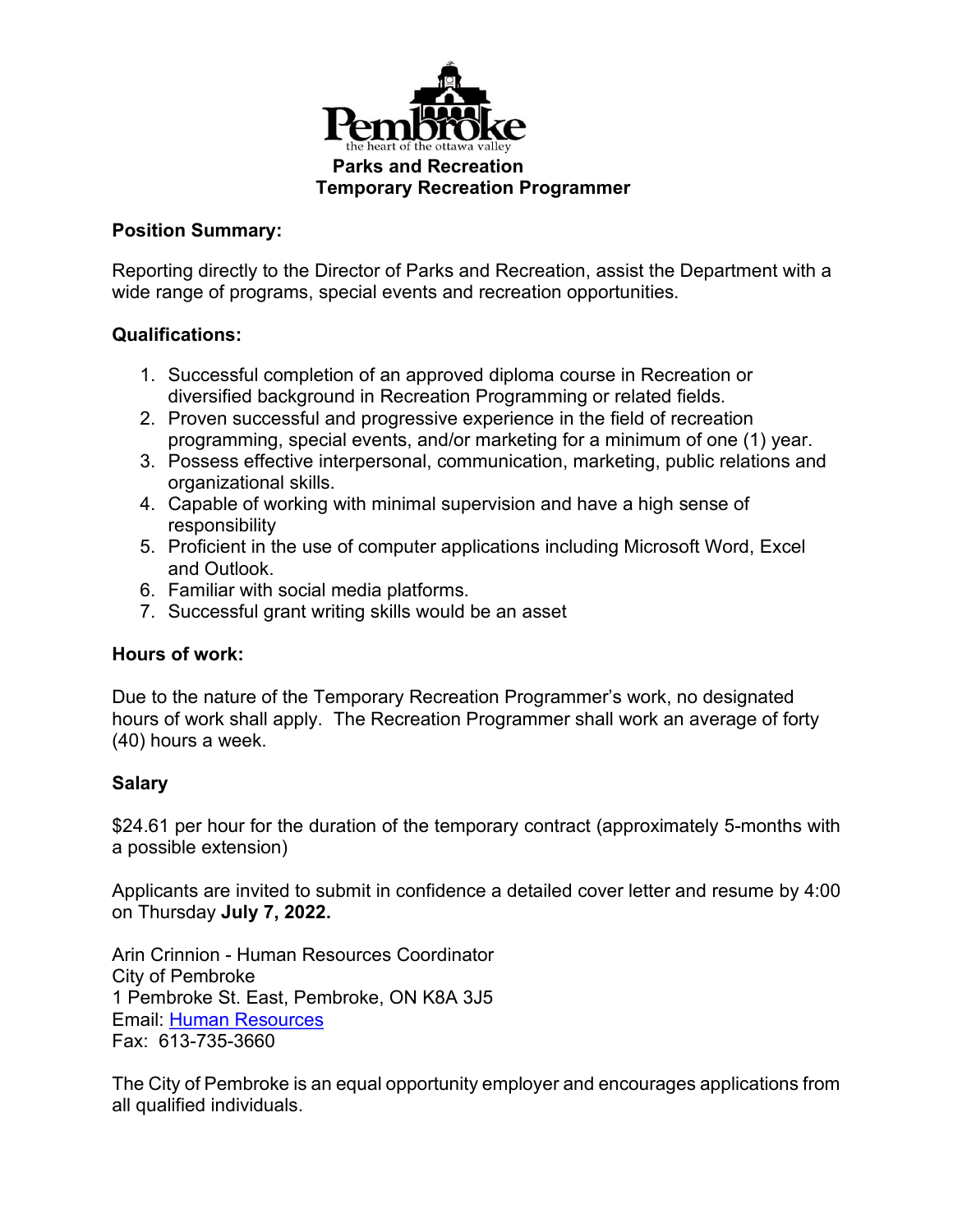

Accommodation for applicants with disabilities is available upon request.

We thank all candidates for their interest, however, only those selected for an interview will be contacted. No telephone calls please.

Personal information submitted will be used for the sole purpose of this competition. It is collected under the authority of *The Municipal Act, RSO 2001,* and will be used in accordance with *The Municipal Freedom of Information and Protection of Privacy Act* for employment purposes.

In accordance with the Municipal Freedom of Information and Protection of Privacy Act, the personal information is collected pursuant to the Municipal Act, R.S.O. 2001, Chapter c.25 and will only be used to determine the qualifications for employment.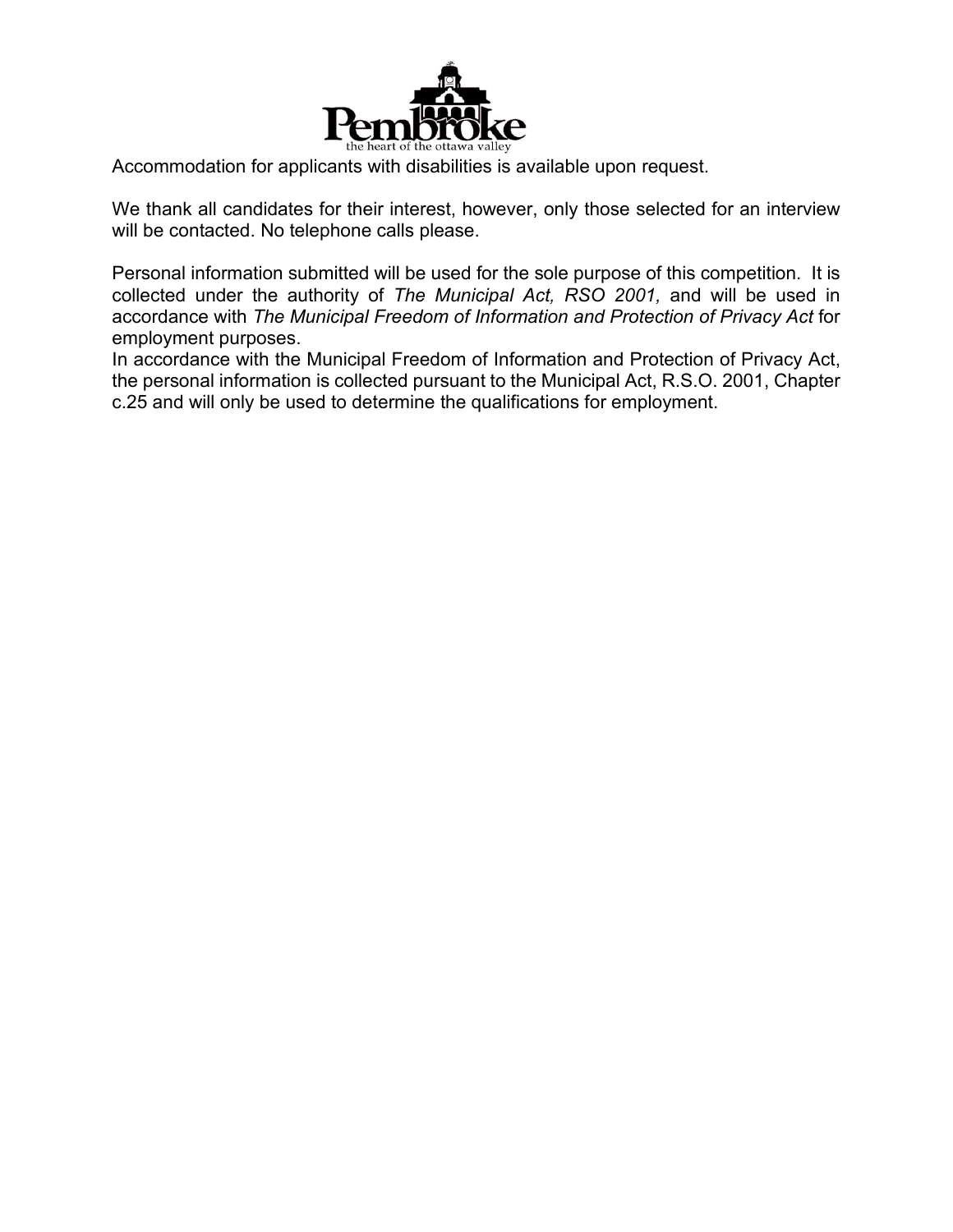

#### City of Pembroke Job Description

| Title:      | <b>Temporary Recreation Programmer</b> |
|-------------|----------------------------------------|
| Department: | Parks and Recreation                   |
| Reports to: | Director of Parks and Recreation       |

Education, Skills and Abilities:

- Successful completion of an approved diploma course in Recreation or diversified background in Recreation Programming or related fields.
- Proven successful and progressive experience in the field of recreation programming, special events, and/or marketing for a minimum of one (1) year.
- Possess effective interpersonal, communication, marketing, public relations and organizational skills.
- Capable of working with minimal supervision and have a high sense of responsibility
- Proficient in the use of computer applications including Microsoft Word, Excel and Outlook.
- Familiar with social media platforms.
- Successful grant writing skills would be an asset.

# Responsibility:

Reporting directly to the Director of Parks and Recreation, assist the Department with a wide range of programs, special events and recreation opportunities.

#### Duties:

- Plan, promote, develop and co-ordination of recreational programs and special events.
- Liaise with various interest groups, volunteers, business representatives regarding specific programs and special events.
- Research and solicit funding opportunities including grants, sponsorships and donations.
- Recruit volunteers, developing ideas or new program opportunities that will enhance recreation in the community.
- Evaluate programs and special events.
- Maintain a high level of good public relations with clients, organizations, general public and the media.